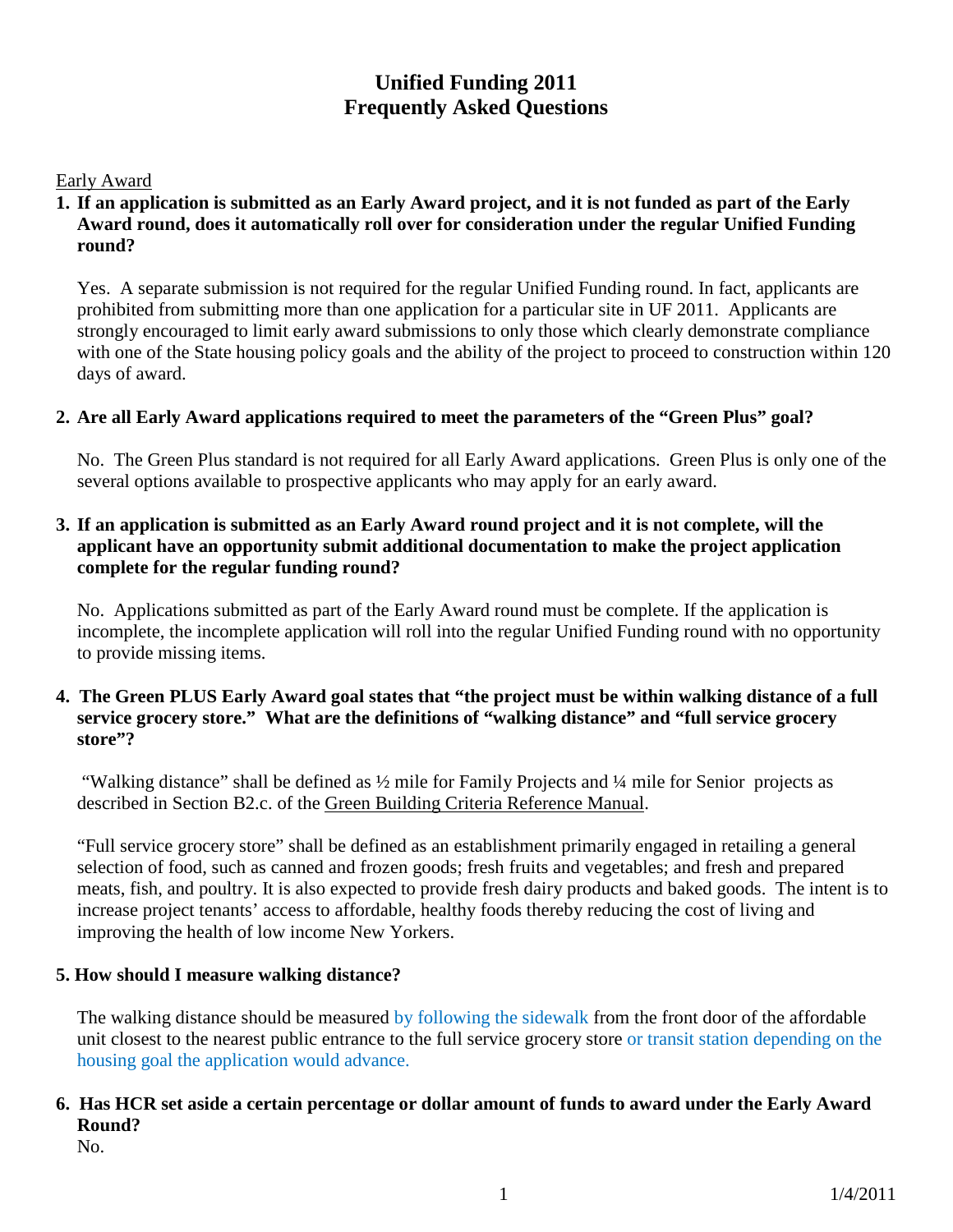#### **7. I have a project that meets one of the housing goals described under the Early Award initiative but doesn't meet the readiness criteria for Early Award consideration. May I submit this project for consideration under the basic funding round?**

Yes. Any project meeting the housing goals described under the Early Award initiative that does not meet Early Award readiness standards may be submitted for consideration as part of the basic funding round.

# **8. What is the maximum distance a TOD project may be from a transit station?**

The maximum distance is  $\frac{1}{2}$  mile and the project must be connected to the station by contiguous pedestrian facilities/sidewalks.

# **9. Can an applicant choose the C-1 brownfield category for their 2nd Section C item on the GreenPlus Early Award Checklist?**

Yes. If you choose to develop on a brownfield site (item C-1 in Section C of the Green Building Criteria Reference Manual), you must submit a Phase II ESA and demonstrate that any remediation of the property will not adversely affect the requirement to proceed to construction within 120 days of award.

# **10. Can a project that proposes serving seniors be submitted as a Lead Abatement Project in the Early Award round?**

No. This program is intended to reduce the threat of childhood lead poisoning from existing rental housing stock located in zip codes identified by the NYS Dept of Health as having significant concentrations of children with elevated blood lead levels. Projects proposed under this housing goal should serve families.

#### **11. Will early award projects score extra points for meeting more than one of the State housing policy goals?**

No. There are no additional points available for such projects. However, since these projects will likely satisfy a number of LIHC QAP scoring categories, meeting more than one housing goal may result in a more competitive application.

#### **12. Under the Mixed Income/Mixed Use Revitalization policy goal for early award consideration, does a project have to do both mixed income and mixed use?**

Yes. Projects applying under this early award policy goal must create or rehabilitate a mixed-use building with mixed income housing as described in the RFP.

# **13. What does an early award applicant need to provide to show a project can start construction within 120 days of award?**

Applicants should utilize the existing exhibits and attachments in the Unified Funding application to document the likelihood that a project can proceed to construction within 120 days of award. Such documentation includes but is not limited to: status of local approvals, site control, design documents, firm funding commitments for both construction and permanent financing. Applicants should use the application's narrative section (i.e. Attachment F9-Proposal Summary) to describe why the project could proceed to construction within 120 days.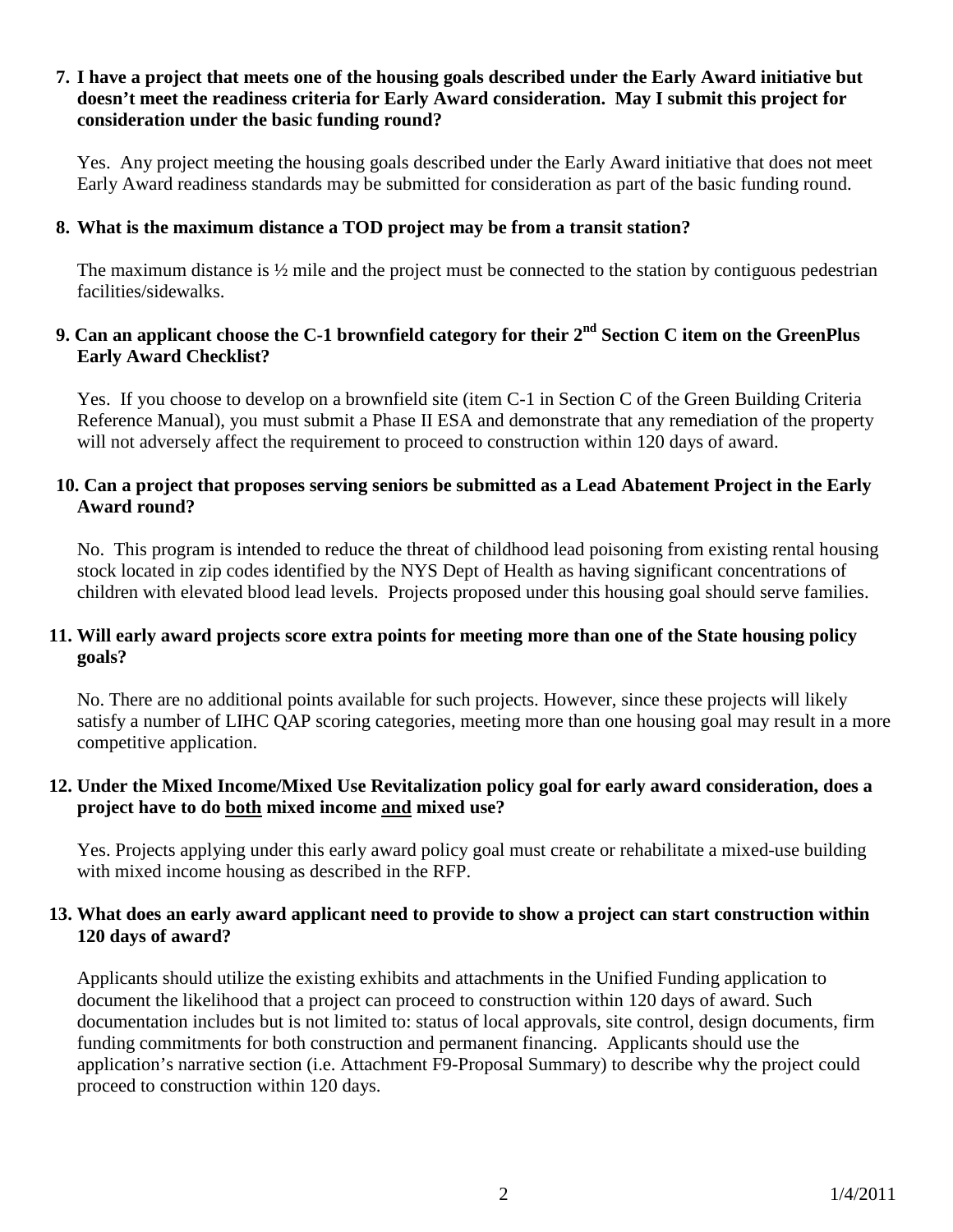#### **14. What does HCR require for evidence of funding commitments for early award projects?**

Early award applications must provide documentation of firm financing commitments to the greatest extent possible in order to demonstrate the project's ability to proceed to construction within 120 days of award. In the case of governmental funding sources, including Federal Home Loan Bank awards, the application must, at a minimum, provide evidence that funds have been applied for, and there is a reasonable expectation that the funding will be in place by March 31, 2011. In the case of conventional financing sources, the application will be evaluated based upon the documented level of commitment with preference for firm commitments. Early Award applications demonstrating a higher level of readiness and that satisfy all other Early Award requirements will be given a preference. Applicants should use the application's narrative section (i.e. Attachment F9-Proposal Summary) to describe why the project could proceed to construction within 120 days.

#### **15. Can Transit Oriented Development (TOD) projects serve seniors?**

No. The RFP states that the TOD housing goal is intended to encourage "applications proposing workforce housing projects for families."

# **16. Can the certified mail receipt (Green Card) evidence of CEO Notification be provided after the January Early Award application deadline?**

Yes. HCR understands that due to the short time frame, some Green Card mail receipts may not be available at the time of application submission. Applicants must send the receipt to the Tax Credit Program Manager at the address below by February 2, 2012.

Attention: Arnon Adler New York State Homes and Community Renewal Hampton Plaza,  $6<sup>th</sup>$  Floor 38-40 State Street Albany, NY 12207

# **17.Can an applicant choose the C-1 brownfield category for their 2nd Section C item on the GreenPlus Early Award Checklist?**

Yes. If in Section C of the Green Building Criteria Reference Manual you choose to develop on a brownfield site (item C-1), you must submit a Phase II ESA and demonstrate that any remediation of the property will not adversely affect the requirement to proceed to construction within 120 days of award.

#### General Information

#### **1. Can an applicant submit more than one funding application for the same site in UF 2011?**

No. Applicants may only submit **one** application for funding per site in UF 2011.

#### **2. For a tax credit stand-alone preservation project, is it still required to request a site visit by the A&E Bureau before the application deadline? If yes, what is the timing of this visit?**

Yes, if the work scope is limited to a moderate rehabilitation of the existing premises. The A&E Bureau will visit your site as soon as can be arranged. Factors that will affect the timing of this visit include when the request was received, the travel distance for staff, and proximity to other potential moderate rehabilitation preservation applications. Please keep in mind that these factors may cause the visit to occur after the application deadline has passed. To enhance the site evaluation, it is highly recommended that the applicant have a draft of the proposed physical needs assessment form available prior to this site visit.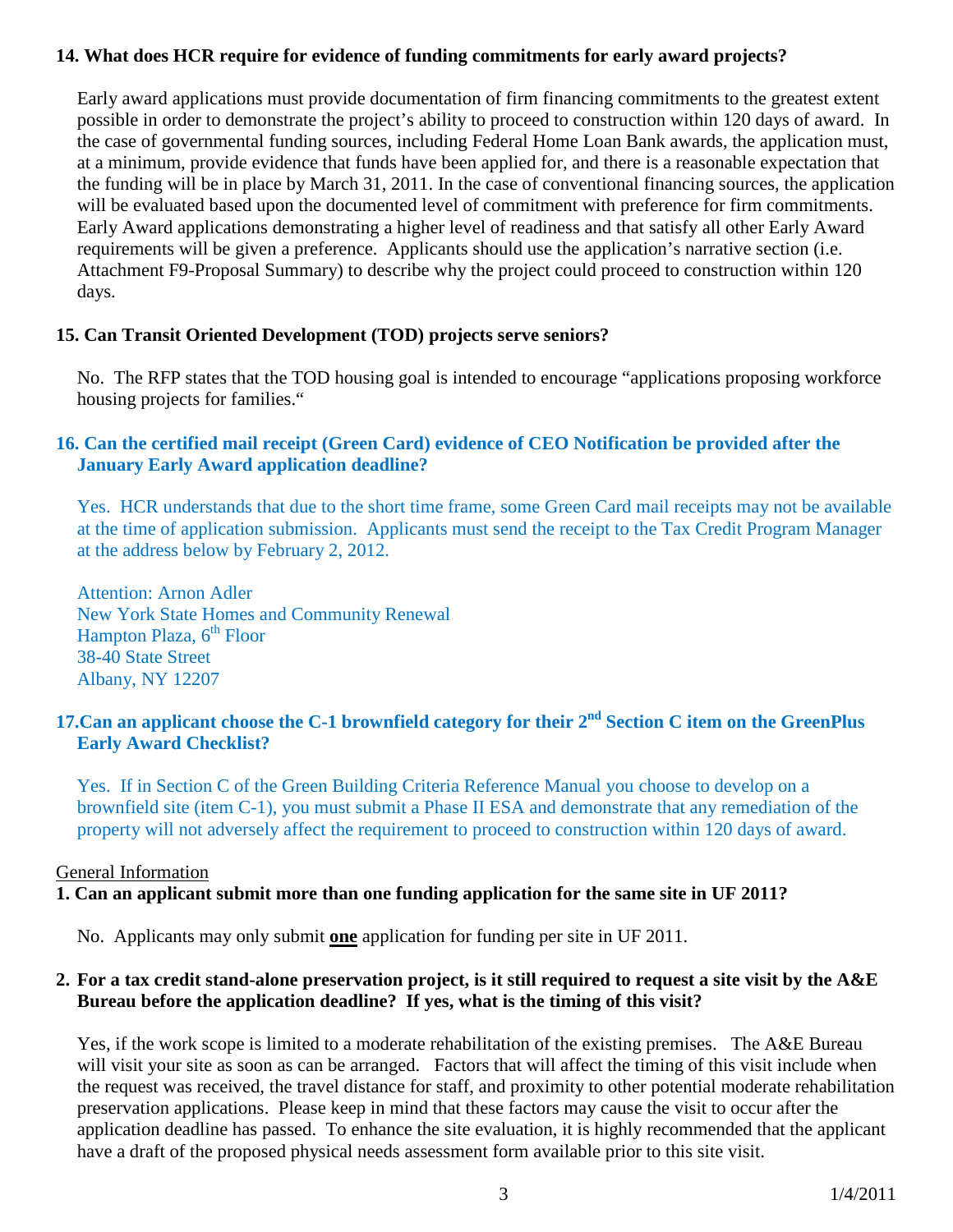# **3. Can HTF funding be used for cooperative housing projects?**

Yes. Due to their complexity, however, applicants are advised to discuss cooperative proposals with Regional Office staff prior to submission.

# **4. Does HCR have established award target amounts by geographic region of the State?**

No. There are no established geographic award targets. Within statutory limitations, HCR seeks to achieve a fair and balanced geographic distribution of awards in funding projects that advance the State's housing goals.

#### **5. In order to qualify for \$2.4 million in HTF funding does the project have to meet all four of the criteria listed in the RFP, page 11?**

No. Only one of the four criteria listed in the RFP must be met.

#### Green Building/Energy Efficiency

#### **1. When applying for green building points or the Green Building Initiative, do I need to hire a separate LEED (Leadership in Energy and Environmental Design) green building expert if my architect is also LEED certified?**

No. Your design professional may also serve as your green building expert. Please refer to our Green Building Criteria Reference Manual, which allows the qualifications of the green building expert to be a LEED accredited professional (AP) or experienced green building design consultant. It is highly recommended that you include with your application, the LEED AP accreditation for the appropriate building certification category or the past experience of your green building expert to clearly document their expertise.

#### **2. When applying for energy efficiency points or the Energy Efficiency Initiative, what are the required qualifications for the energy consultant?**

Please see the RFP for descriptions of the energy efficiency programs and strategies utilized for this funding round. The associated qualifications for the energy consultant are noted in the descriptions of each program or strategy. For the EPA ENERGY STAR Multifamily High Rise Program, we will accept an energy consultant that can document their expertise in the energy efficient design of buildings similar to the one proposed in your application.

#### **3. The Qualified Allocation Plan (QAP) for both the Low-Income Housing Credit Program and the New York State Low-Income Housing Tax Credit Program require all tax credit funded projects to meet a base energy efficiency standard. Section IV.A, Low-Income Housing Credit Program (LIHC), of the Request for Proposals (RFP) (page 7) identifies the HUD Energy Improvements Checklist as this standard. Where do I include this document in the application?**

The Division has identified the HUD Energy Efficiency Checklist as the minimum required standard for all projects funded with federal or state credits. This document applies to all buildings in a project; to the degree the items in the Checklist will be included in the proposed project. Because this document is a base standard applicable to all funded projects and needs to be developed as the design of the project progresses, submission of the Checklist will be required as part of the construction documents submission prior to the commencement of construction, but need not be included in the application.